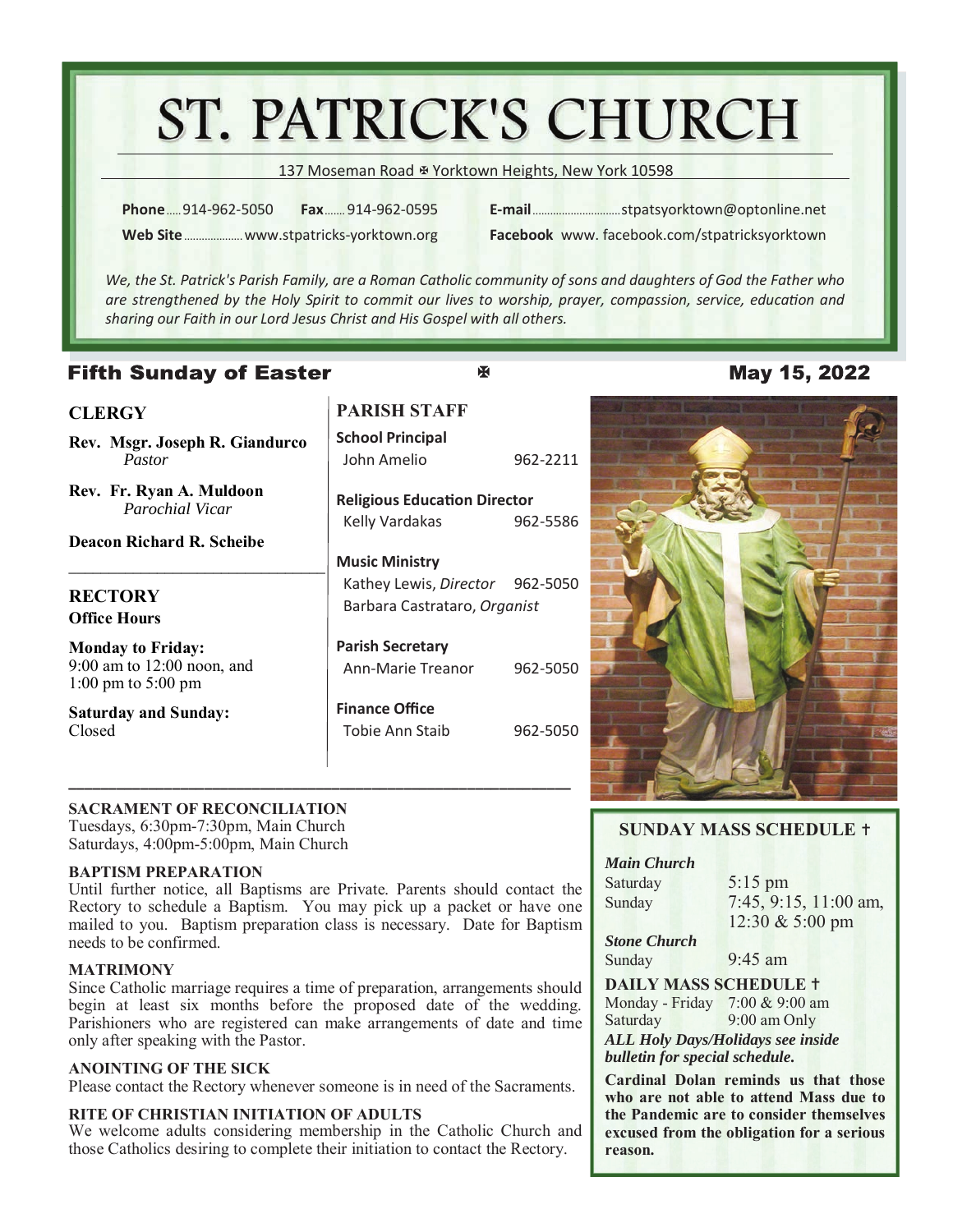### **MASS INTENTIONS FOR THE WEEK**

| Sat.                | May 14                                 |
|---------------------|----------------------------------------|
| 5:15pm              | Laura Treanor                          |
| Sun.                | <b>May 15-Fifth Sunday of Easter</b>   |
| 7:45am              | John Adamiak                           |
| 9:15am              | Philip Baffuto, Sr.                    |
| 9:45am              | People of St. Patrick's Parish         |
| 11:00am             | Anthony & Josephine Colacino           |
| 12:30 <sub>pm</sub> | Active & Auxiliary Members of the      |
|                     | Legion of Mary                         |
| $5:00$ pm           | Matthew Dunphy                         |
| Mon.                | <b>May 16</b>                          |
| 7:00am              | Elizabeth Hodges                       |
| 9:00am              | Philip DeRaffele                       |
| Tues.               | May 17                                 |
| 7:00am              | <b>William Patrick Devine</b>          |
| 9:00am              | Giuseppe Coco                          |
| Wed.                | May 18                                 |
| 7:00am              | <b>Tom Tilston</b>                     |
| $9:00$ pm           | Charles Vilarino                       |
| Thu.                | <b>May 19</b>                          |
| 7:00am              | Louis Giumarro                         |
| 9:00am              | Carol Harkins                          |
| Fri.                | May 20                                 |
| 7:00am              | Detectives Jason Rivera & Wilbert Mora |
| 9:00am              | Deceased Members of the Clemente &     |
|                     | <b>Fernandes Families</b>              |
| Sat.                | May 21                                 |
| 9:00am              | Rita Filgate                           |
| $5:15$ pm           | Walter Nojman                          |
| Sun.                | <b>May 22-Sixth Sunday of Easter</b>   |
| 7:45am              | Robert Guzzo                           |
| 9:15am              | Jean & Dominic Paccione                |
| 9:45am              | Diane Vijacki                          |
| 11:00am             | People of St. Patrick's Parish         |
| 12:30 <sub>pm</sub> | Joseph Steven D'Ascoli                 |
| $5:00$ pm           | Msgr. Dermot R. Brennan                |

| Weekly Collection This Year            | \$16,679.00 |  |  |
|----------------------------------------|-------------|--|--|
| Weekly Collection Last Year            | \$13,865.50 |  |  |
| April WeShare This Year                | \$34,434.16 |  |  |
| April WeShare Last Year                | \$32,956.16 |  |  |
|                                        |             |  |  |
| <b>Easter Flowers</b>                  |             |  |  |
| Easter Flowers This Year               | \$7,005.00  |  |  |
| \$7,086.00<br>Easter Flowers Last Year |             |  |  |
|                                        |             |  |  |
| THIS weekend, May 14th & 15th 2022,    |             |  |  |

we will take up the Collection for the Churches in Central and Eastern **Europe.** This includes Ukraine and Poland. Please support this annual collection as best you are able.

Please Pray for Our Sick. Christian Dunn, Ryan DiPierro, Theresa Vitale, Rita Mallon, Fred Malalan, Debbe Sauerhoff, Robert, Anthony Michael Guzzo, Joan Marie Fanelli, Charlotte Smith, Nina Ricciardi, Edwin Amesbury, Bradley Stephen Sharpstene, Jr., Vittoria Maria Sedita, John Cerar, Kristin Mohammed, Rylie Hope & Raegan Faith Tettamanti, Frank Troia *A person's name will appear for 5 weeks, after which it will be removed unless we hear from you.*  \*\*\*\*\*\*\*\*\*\*\*\*\*\*\*\*\*\*\*\*\*\*\*\*\*\*\*\*\*\*\*\*\*\*\*\*\*\*\*\*\*\*\*\*

# Unannounced Mass Intentions:

**Deceased**: Rocco Chiappetta, John Accetturi, Terezinha Fratarcangeli, Ralph Carbone, Franz Wolf, Ed Lecce, Clara Porta, Joseph Steven D'Ascoli, Danny Dimitroff, Lois Vigada, John Kern

**Special Intention:** Debbe Sauerhoff, Rita Mallon

# Wedding

**Anthony DiNotte & Crystal Colombo**  Friday, May 20, 2022, 3:00pm, Stone Church

The Sanctuary Lamp burning in the **Main Church** this week was donated by Andi DePalma in loving memory of:

### Valerie Nicholls \*\*\*\*\*\*\*\*\*\*\*\*\*\*\*\*\*\*\*\*

The Sanctuary Lamp burning in the **Stone Church** this week was donated by St. Patrick's Seniors Club in memory of:

# Danny Dimitroff

St. Patrick's School Annual Flower Sale Saturday, May 14th & Sunday, May 15th *10% of your purchase will go to support our School's scholarship fund.* 

All you have to do is stop by Stuart's Farm, Granite Springs, NY and mention the school or parish to the person who is working the register. **Collection May 8, 2022** Thank you for your continued support.

> Respect Life: *"Saying that there are too many children is like saying there are too many flowers."* **—St. Mother Teresa Fact**: Since 1973, over 63 million babies have been aborted in the United States.

**Action**:What **YOU** can do to make a difference:

1) Pray for the unborn and the protection of all life

- 2) Seek the truth about the evils of abortion in order to defend life
- 3) Support national efforts like the March for Life and 40 Days for Life campaigns
- 4) Support local organizations like the Sisters of Life, Good Counsel and so many others.
- 5) Know and support pro-life politicians.

Pray for a greater respect for every Human Person, born and unborn.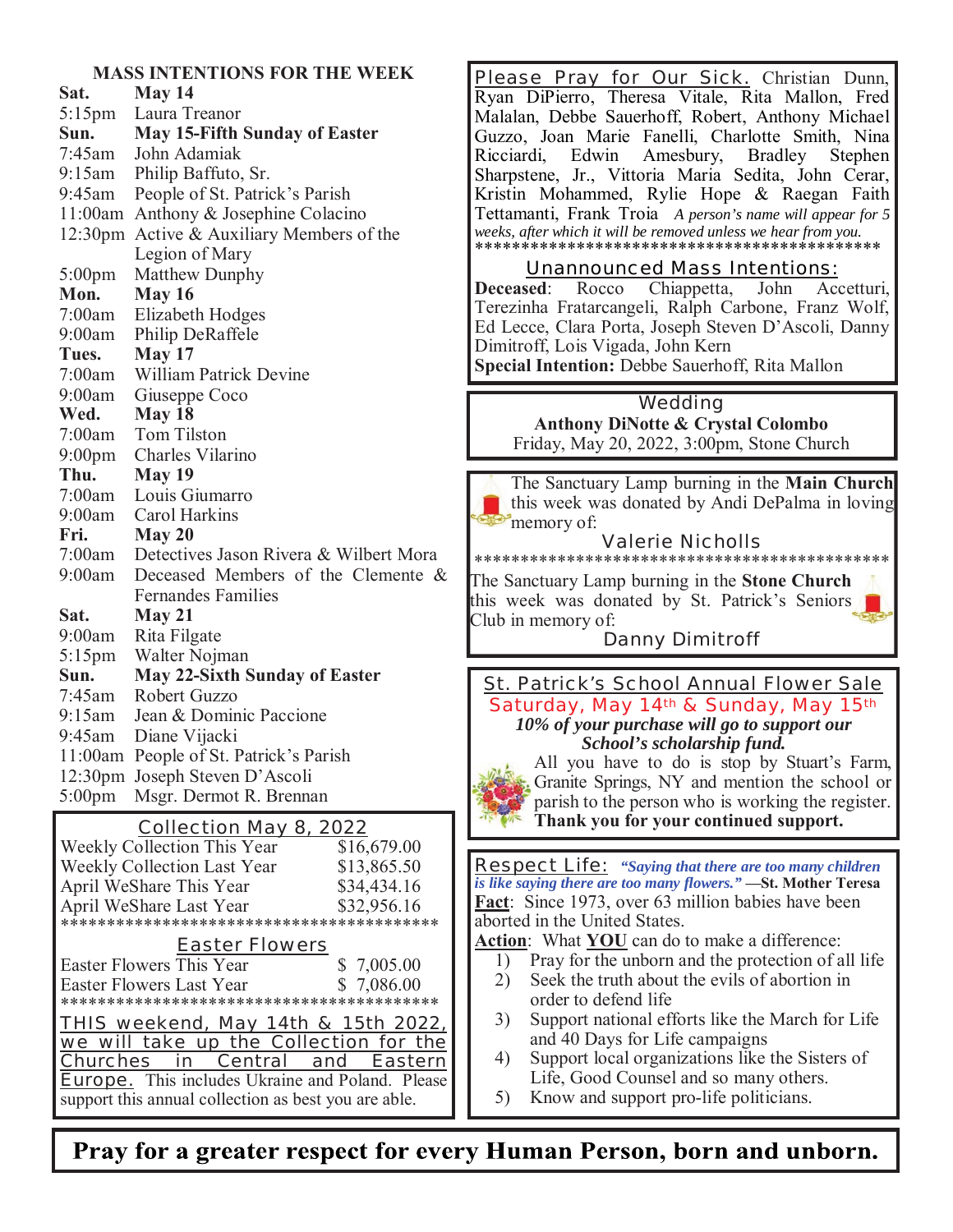# Children Baptized Thus Far This Year

**JANUARY:** Gianna Rose Fanning, Matthew Nicholas Malizia, Eliana Nicolette Lidia Fallone, Joseph Shtelmakher, Liam Daniel Kertys, Emmalyn Claire Ray

**FEBRUARY:** James Matthew Battista, Emily Anne Cash, Luca Greyson Duda, Gwendolyn Kay Nassif, Declan Patrick Kaley, Audrina Gina Freeman, Liam Austin Pfalzgraf, Maya Sukhovarov,

**MARCH:** Adrian Mora, Cullen Elizabeth O'Reilly, Elena Neil Hart, Emma Lynn Kenneally, Cameron Scott Wyker, Dylan James Wyker, Alonzo Michael Odoardi, Anthony John Bagala, Angelina Marie Spina

**APRIL:** Ivy Wynter Adams, Liam Michael McQuillan, Amelia Giovanna DiFroscia, Andrew Thomas Lynch, Josephine Margaret Watt



**God bless the children!** 

# \*\*\*\*\*\*\*\*\*\*\*\*\*\*\*\*\*\*\*\*\*\*\*\*\*\*\*\*\*\*\*\*\*\*\*\*\*\*\*\*\*\*\*\*\*\*\*\*\*\*\*\*\*\*\*\*\*\*\*\*\*\*\*\*\*\*\*\*\*\*\*\*\*\*\*\*\*\*\*\*\*\*\*\*\*\*\*\* Ascension of the Lord Holy Day of Obligation Thursday, May 26, 2022

# Mass Schedule

**Wednesday:** 5:15pm Vigil

**Thursday: 6:45am** 9:00 am **12:10 pm**  7:30pm

**All in the Main Church** \*\*\*\*\*\*\*\*\*\*\*\*\*\*\*\*\*\*\*\*\*\*\*\*\*\*\*\*\*\*\*\*\*\*\*\*\*\*\*\*\*\*\*\*\*\*\*\*\*\*\*\*\*\*\*\*\*\*\*\*\*\*\*\*\*\*\*\*\*\*\*\*\*\*\*\*\*\*\*\*\*\*\*\*\*\*\*\*

# Blue Mass Honoring First Responders - Saturday, May 21

The Knights of Columbus, Fr. John LaFarge Council 4012 will be hosting a Blue Mass for all Active and Retired Police Officers, Firefighters and EMS Workers on **Saturday, May 21, 2022 at 12 Noon at St.**  Patrick's Main Church. All are invited to honor our first responders.

\*\*\*\*\*\*\*\*\*\*\*\*\*\*\*\*\*\*\*\*\*\*\*\*\*\*\*\*\*\*\*

**Parish Council:** Next Wednesday, May 25th, the Parish Council will be having its last meeting before the break for the Summer. **If anyone is interested in becoming a member of the Council, please reach out to Msgr. Giandurco for a conversation about the role of Parish Council Members.** 

### \*\*\*\*\*\*\*\*\*\*\*\*\*\*\*\*\*\*\*\*\*\*\*\*\*\*\*\*\*\*\*\*\*\*\*\*\*\*\*\*\*\*\*\*\*\*\*\*\*\*\*\*\*\*\*\*\*\*\*\*\*\*\*\*\*\*\*\*\*\*\*\*\*\*\*\*\*\*\*\*\*\*\*\*\*\*\*\* Ushers play a very important part in our parish community!

The mission of the usher at St. Patrick's Catholic Church is that of hospitality, making parishioners and guests feel welcome and comfortable as we gather for our Eucharistic celebration. Primary Duties are: Greeting parishioners as they enter for worship; assisting in the seating of parishioners and guests, especially those with disabilities; providing and or ensuring the weekly Mass Hymn Sheets and bulletin are available; taking up the Offertory collection; directing parishioners at Communion time – ensuring that those with mobility problems have a priest or deacon bring Communion to them. Ushers are expected to wear appropriate attire at Mass and other liturgical events; attend assigned Masses with reasonable regularity; and assist in any emergency arising during Mass or other special event. If you believe you can take on this responsibility, and are interested in becoming an Usher, have completed the Sacraments of Initiation, and live according to the teachings of the Catholic Church, please contact: John Stedman at stedmanjohnp@gmail.com; the Rectory, or see any Usher after Weekend Masses.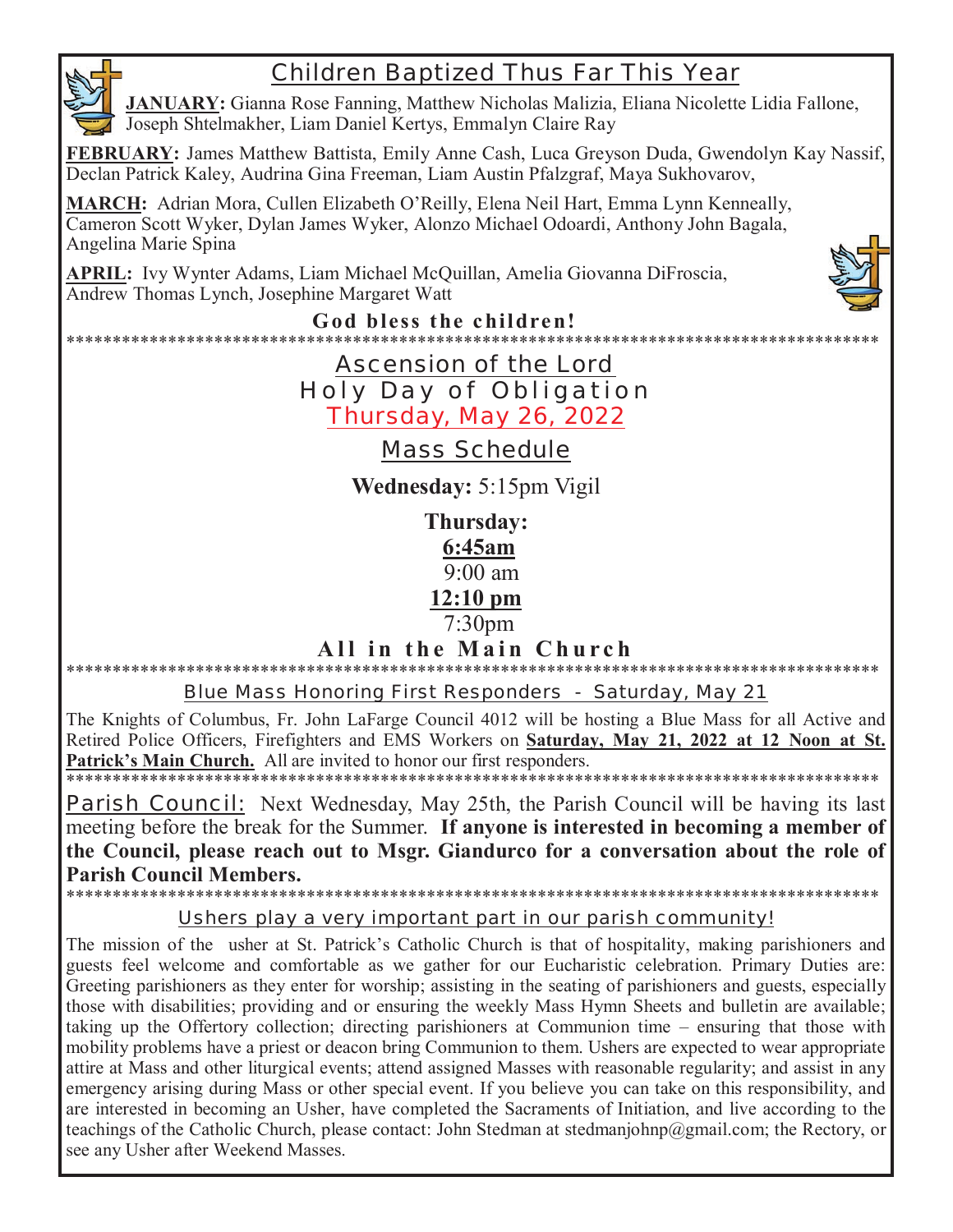# Congratulations to all the children who recently received the **Sacrament of First Holy Communion.**

We pray that the children and their families may always stay close to Jesus in the sacraments. ل مله مله مله مله مله مله مله مله

**Adoration of the Most Blessed Sacrament.** The devotion begins with the exposition of the Blessed Sacrament. A priest or deacon removes the sacred host from the tabernacle and places it on the altar for adoration. The purpose of adoration is to highlight the presence of Our Lord in the Eucharist. If you have never been to Adoration before, come and see what a difference time with Jesus can make in your overall sense of peace and happiness. Our Parish offers this special time with Jesus from Monday to Friday, 4:30-5:30pm in the Main Church. (There are exceptions to this schedule.)

**Bereavement Support Group** for those who have lost a loved one meets each Saturday from 10:00am to 12:00pm in the lower level of the Stone Church. Healing is effected through means of interacting with others and the knowledge that we are not alone in this life experience. Contact: Jean, (914) 245-6488 or Patricia, (914) 245-5808.

\*\*\*\*\*\*\*\*\*\*\*\*\*\*\*\*\*\*\*\*\*\*\*\*\*

**Our Centering Prayer Group** meets on Friday mornings from 9:30-10:30am in the Parish Center Meeting room (Lower Main Church). Centering Prayer is based on the wisdom saying of Jesus in the Sermon on the Mount (Matthew 6:6): "If you want to pray, enter your inner room, close the door and pray to your Father in secret, and your Father who sees in secret will reward you." For further Information contact: Annette Noto: 914-439-2507

**The Nocturnal Adoration Society** gathers together in prayer on the 3<sup>rd</sup> Wednesday of each month before the Exposed Blessed Sacrament. Their times of adoration are from 4:30-5:30pm (during regular Adoration time). Contact: Janet Tinari, (914) 245-1545 \*\*\*\*\*\*\*\*\*\*\*\*\*\*\*\*\*\*\*\*\*\*\*\*\*

WeShare is an alternate means of making contributions to St. Patrick's Church. In lieu of weekly envelopes, the WeShare program will collect monthly contributions from your checking, savings, or credit card account. There is no cost to participate in the program. You can opt out at any time and you can also contribute to second collections and holy days. Contact: Tobie Staib at 962-5050 ext. 15 or stpatricksfinance@gmail.com.

# To set up an account visit:

https://stpatricks-yorktown.churchgiving.com

The Knights of Columbus Food Pantry Collections are ongoing in the Vestibule of the Main Church, providing much-needed grocery items to Food Pantries in our area. In addition to canned fruit, cereal, and other non-perishable food - if possible - extra accumulated large reusable grocery bags may be donated as well for the distribution of food to families. There is a great need in our area. \*\*\*\*\*\*\*\*\*\*\*\*\*\*\*\*\*\*\*\*\*\*\*\*\*\*\*\*\*\*\*\*\*\*\*\*\*\*

# Sanctuary Lamp and Bread and Wine Memorials for 2022 are available.

This is a special way to remember a deceased family member or to honor or celebrate a special event. The remembrance begins on Sunday and ends on Saturday of that week. The Main and Stone Church Bread & Wine Offering is \$30.00. The Main Church and Stone Church Sanctuary Light offering is \$20.00 (It is also recommended to have an unannounced Mass offered for the same person, since these memorials are not the same as Mass intentions.)

\*\*\*\*\*\*\*\*\*\*\*\*\*\*\*\*\*\*\*\*\*\*

**FLOCKNOTE** is an effective way for our St. Patrick's Family to communicate! It is basically sending "notes" to the "flock". The Archdiocese of New York is encouraging all parishioners to use Flocknote. When you sign up for Flocknote you will receive important updates from our parish in a timely and convenient way. You may unsubscribe at any time.

To set up an account visit:

www.flocknote.com/stpatsyorktown or Text: stpats to 84576 or Call the Rectory at (914) 962-5050 for assistance